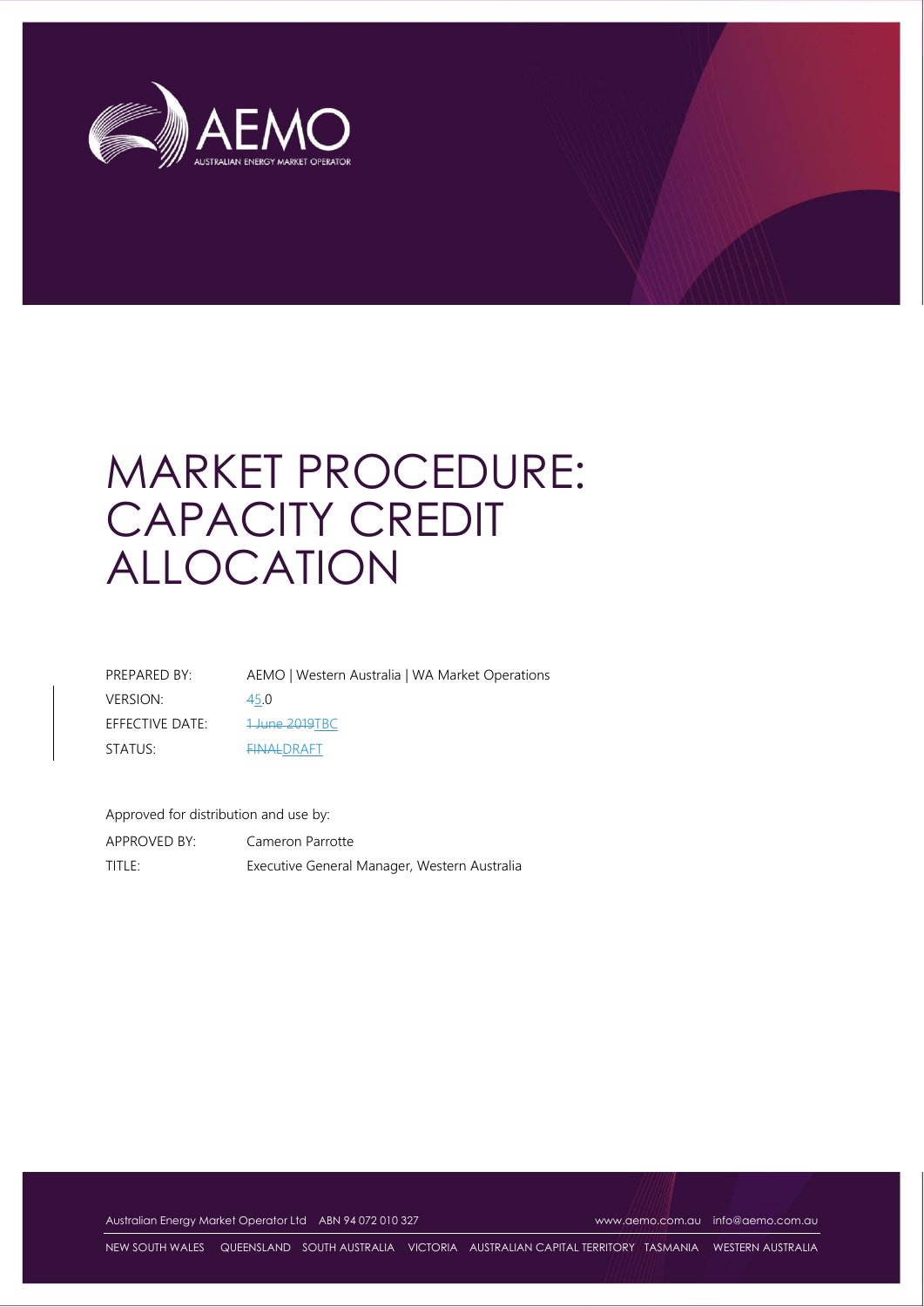

# **VERSION RELEASE HISTORY**

| Version | <b>Effective Date</b> | Summary of Changes                                                                                                                                                                                                                                                                                                                                   |  |
|---------|-----------------------|------------------------------------------------------------------------------------------------------------------------------------------------------------------------------------------------------------------------------------------------------------------------------------------------------------------------------------------------------|--|
| 1.0     | 1 June 2008           | Commencement                                                                                                                                                                                                                                                                                                                                         |  |
| 2.0     | 30 November 2015      | Changes resulting from the transfer of functions from the IMO to AEMO                                                                                                                                                                                                                                                                                |  |
| 3.0     | 1 May 2019            | Transitional provisions resulting from Procedure Change Proposal AEPC_2019_01<br>related to the rule change proposal RC_2017_06: Reduction of the prudential<br>exposure in the Reserve Capacity Mechanism                                                                                                                                           |  |
| 4.0     | 1 June 2019           | Changes resulting from Procedure Change Proposal AEPC_2019_03 related to the<br>rule change proposal RC_2017_06: Reduction of the prudential exposure in the<br>Reserve Capacity Mechanism and updates to reflect AEMO's new Market<br>Procedure template                                                                                            |  |
| 5.0     | TBC                   | Changes resulting from AEPC 2020 xx related to:<br>to improve the accuracy the accuracy of a Market Participant's<br><b>Outstanding Amount; and</b><br>Amending Rules made by the Minister for Energy as part of the<br><b>Wholesale Electricity Market Amendment (Reserve Capacity Pricing)</b><br>Reforms) Rules 2019 gazetted on 21 February 2020 |  |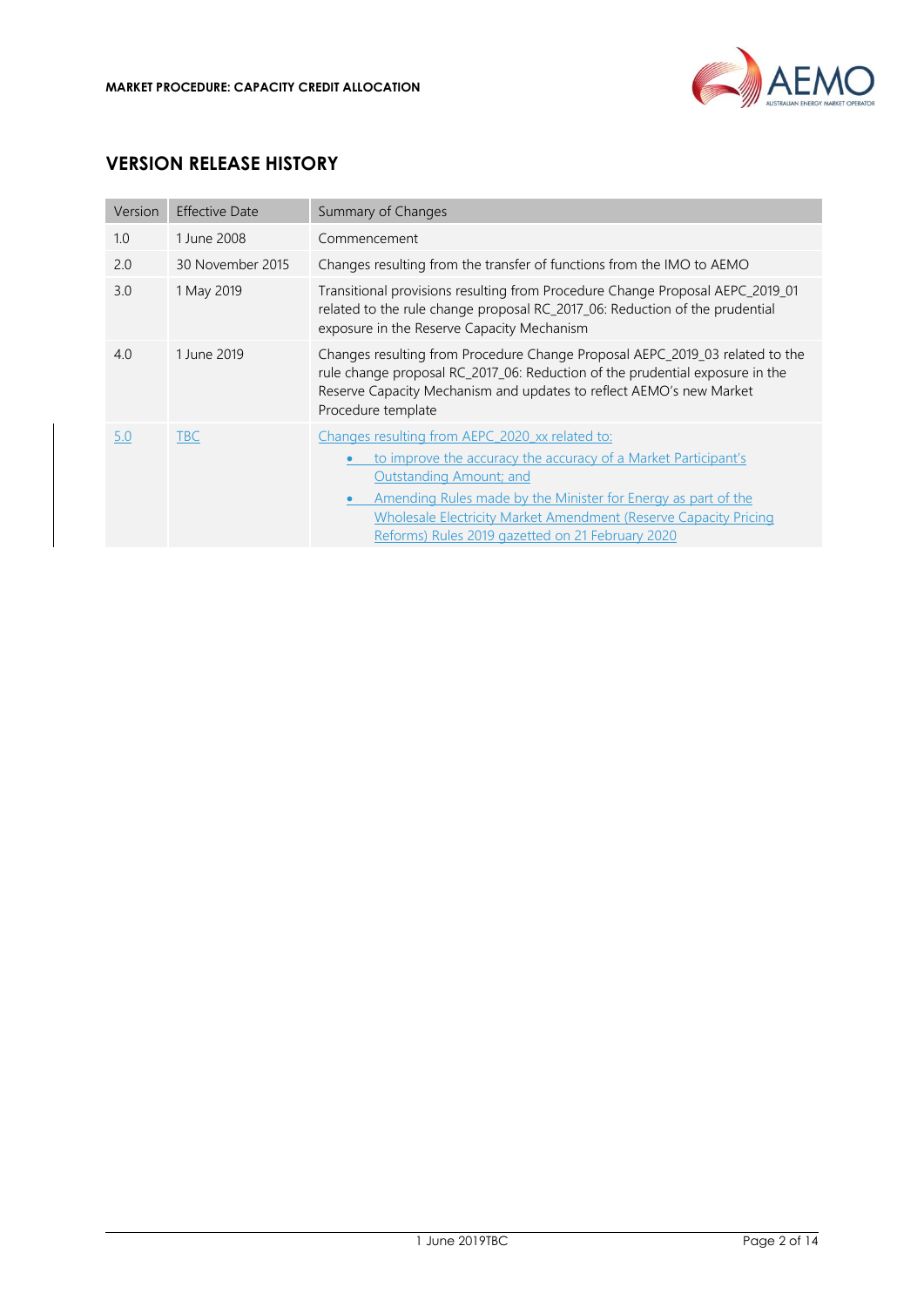

#### **CONTENTS**

| Purpose and scope <b>Example 20</b> Second 20 April 20 Second 20 April 20 Second 20 April 20 Second 20 April 20 Second 20 April 20 Second 20 April 20 Second 20 Second 20 April 20 Second 20 April 20 Second 20 Second 20 Second 20<br>544<br>1.1.<br>Definitions and interpretation <b>Executive Contract Contract Contract Contract Contract Contract Contract Contract Contract Contract Contract Contract Contract Contract Contract Contract Contract Contract Contract Contract </b><br>655<br>1.2.<br>1.3.<br>Related documents and the contract of the contract of the contract of the contract of the contract of the contract of the contract of the contract of the contract of the contract of the contract of the contract of the cont<br>765<br><b>766</b><br>SUMMARY OF CAPACITY CREDIT ALLOCATION PROCESSES<br>2.<br>766<br>2.1.<br><b>Process Overview</b><br><u> 1980 - Johann Barn, mars ann an t-Amhain Aonaichte ann an t-Aonaichte ann an t-Aonaichte ann an t-Aonaichte a</u><br><b>Process Details</b><br>2.2.<br><u>766</u><br>BILATERALLY TRADEABLE CAPACITY CREDITS<br>987<br>3.<br>CAPACITY CREDIT ALLOCATION SUBMISSIONS<br>988<br>CAPACITY CREDIT ALLOCATION ACCEPTANCES<br>1099<br>5.<br>REVERSING CAPACITY CREDIT ALLOCATIONS<br>114010<br>6.<br>AMENDMENTS TO CAPACITY CREDIT ALLOCATIONS<br>114010<br>$\sqrt{2}$<br>ASSESSING TRADING MARGINS<br>124444<br>8.<br><b>ERROR! HYPERLINK REFERENCE NOT</b><br>VALID.1.<br>Error! Bookmark not defined.ERROR! BOOKMARK NOT DEFINED.4<br>Error! Hyperlink reference not valid.1.1. Contract and the contract of the Purpose and<br>scope <b>Error! Bookmark not defined.Error! Bookmark hot defined.Error! Bookmark not defined.4</b><br>Error! Hyperlink reference not valid 1.2. Contract the contract of the Definitions and<br>interpretation <b>Error! Bookmark not defined.Error! Bookmark not defined.</b><br>Error! Hyperlink reference not valid.1.3.<br>documents <b>Error! Bookmark not defined.Error! Bookmark</b> not defined.Error! Bookmark not defined.5<br>ERROR! HYPERLINK REFERENCE NOT VALID.2. SUMMARY OF CAPACITY CREDIT ALLOCATION<br>Error! Hyperlink reference not valid.2.1.<br>Process<br>Overview Charles Error! Bookmark not defined.Error! Bookmark not defined.6<br>Error! Hyperlink reference not valid.2.2.<br>Process<br>Details <b>Details Constitution Constitution</b> Error! Bookmark not defined.Error! Bookmark not defined.6<br>ERROR! HYPERLINK REFERENCE NOT VALID.3. BILATERALLY TRADEABLE CAPACITY<br>CREDITS <b>Error! Bookmark not defined.ERROR! BOOKMARK NOT DEFINED.7</b> | INTRODUCTION AND ANNO THE CONTROL CONTROL CONTROL CONTROL CONTROL CONTROL CONTROL CONTROL CONTROL CONTROL CONTROL CONTROL CONTROL CONTROL CONTROL CONTROL CONTROL CONTROL CONTROL CONTROL CONTROL CONTROL CONTROL CONTROL CONT | 544 |
|---------------------------------------------------------------------------------------------------------------------------------------------------------------------------------------------------------------------------------------------------------------------------------------------------------------------------------------------------------------------------------------------------------------------------------------------------------------------------------------------------------------------------------------------------------------------------------------------------------------------------------------------------------------------------------------------------------------------------------------------------------------------------------------------------------------------------------------------------------------------------------------------------------------------------------------------------------------------------------------------------------------------------------------------------------------------------------------------------------------------------------------------------------------------------------------------------------------------------------------------------------------------------------------------------------------------------------------------------------------------------------------------------------------------------------------------------------------------------------------------------------------------------------------------------------------------------------------------------------------------------------------------------------------------------------------------------------------------------------------------------------------------------------------------------------------------------------------------------------------------------------------------------------------------------------------------------------------------------------------------------------------------------------------------------------------------------------------------------------------------------------------------------------------------------------------------------------------------------------------------------------------------------------------------------------------------------------------------------------------------------------------------------------------------------------------------------------------------------------------------------------------------------------------------------------------------------------------------------------|--------------------------------------------------------------------------------------------------------------------------------------------------------------------------------------------------------------------------------|-----|
|                                                                                                                                                                                                                                                                                                                                                                                                                                                                                                                                                                                                                                                                                                                                                                                                                                                                                                                                                                                                                                                                                                                                                                                                                                                                                                                                                                                                                                                                                                                                                                                                                                                                                                                                                                                                                                                                                                                                                                                                                                                                                                                                                                                                                                                                                                                                                                                                                                                                                                                                                                                                         |                                                                                                                                                                                                                                |     |
|                                                                                                                                                                                                                                                                                                                                                                                                                                                                                                                                                                                                                                                                                                                                                                                                                                                                                                                                                                                                                                                                                                                                                                                                                                                                                                                                                                                                                                                                                                                                                                                                                                                                                                                                                                                                                                                                                                                                                                                                                                                                                                                                                                                                                                                                                                                                                                                                                                                                                                                                                                                                         |                                                                                                                                                                                                                                |     |
|                                                                                                                                                                                                                                                                                                                                                                                                                                                                                                                                                                                                                                                                                                                                                                                                                                                                                                                                                                                                                                                                                                                                                                                                                                                                                                                                                                                                                                                                                                                                                                                                                                                                                                                                                                                                                                                                                                                                                                                                                                                                                                                                                                                                                                                                                                                                                                                                                                                                                                                                                                                                         |                                                                                                                                                                                                                                |     |
|                                                                                                                                                                                                                                                                                                                                                                                                                                                                                                                                                                                                                                                                                                                                                                                                                                                                                                                                                                                                                                                                                                                                                                                                                                                                                                                                                                                                                                                                                                                                                                                                                                                                                                                                                                                                                                                                                                                                                                                                                                                                                                                                                                                                                                                                                                                                                                                                                                                                                                                                                                                                         |                                                                                                                                                                                                                                |     |
|                                                                                                                                                                                                                                                                                                                                                                                                                                                                                                                                                                                                                                                                                                                                                                                                                                                                                                                                                                                                                                                                                                                                                                                                                                                                                                                                                                                                                                                                                                                                                                                                                                                                                                                                                                                                                                                                                                                                                                                                                                                                                                                                                                                                                                                                                                                                                                                                                                                                                                                                                                                                         |                                                                                                                                                                                                                                |     |
|                                                                                                                                                                                                                                                                                                                                                                                                                                                                                                                                                                                                                                                                                                                                                                                                                                                                                                                                                                                                                                                                                                                                                                                                                                                                                                                                                                                                                                                                                                                                                                                                                                                                                                                                                                                                                                                                                                                                                                                                                                                                                                                                                                                                                                                                                                                                                                                                                                                                                                                                                                                                         |                                                                                                                                                                                                                                |     |
|                                                                                                                                                                                                                                                                                                                                                                                                                                                                                                                                                                                                                                                                                                                                                                                                                                                                                                                                                                                                                                                                                                                                                                                                                                                                                                                                                                                                                                                                                                                                                                                                                                                                                                                                                                                                                                                                                                                                                                                                                                                                                                                                                                                                                                                                                                                                                                                                                                                                                                                                                                                                         |                                                                                                                                                                                                                                |     |
|                                                                                                                                                                                                                                                                                                                                                                                                                                                                                                                                                                                                                                                                                                                                                                                                                                                                                                                                                                                                                                                                                                                                                                                                                                                                                                                                                                                                                                                                                                                                                                                                                                                                                                                                                                                                                                                                                                                                                                                                                                                                                                                                                                                                                                                                                                                                                                                                                                                                                                                                                                                                         |                                                                                                                                                                                                                                |     |
|                                                                                                                                                                                                                                                                                                                                                                                                                                                                                                                                                                                                                                                                                                                                                                                                                                                                                                                                                                                                                                                                                                                                                                                                                                                                                                                                                                                                                                                                                                                                                                                                                                                                                                                                                                                                                                                                                                                                                                                                                                                                                                                                                                                                                                                                                                                                                                                                                                                                                                                                                                                                         |                                                                                                                                                                                                                                |     |
| PROCESSES <b>Error! Bookmark not defined.ERROR! BOOKMARK NOT DEFINED.6</b>                                                                                                                                                                                                                                                                                                                                                                                                                                                                                                                                                                                                                                                                                                                                                                                                                                                                                                                                                                                                                                                                                                                                                                                                                                                                                                                                                                                                                                                                                                                                                                                                                                                                                                                                                                                                                                                                                                                                                                                                                                                                                                                                                                                                                                                                                                                                                                                                                                                                                                                              |                                                                                                                                                                                                                                |     |
|                                                                                                                                                                                                                                                                                                                                                                                                                                                                                                                                                                                                                                                                                                                                                                                                                                                                                                                                                                                                                                                                                                                                                                                                                                                                                                                                                                                                                                                                                                                                                                                                                                                                                                                                                                                                                                                                                                                                                                                                                                                                                                                                                                                                                                                                                                                                                                                                                                                                                                                                                                                                         |                                                                                                                                                                                                                                |     |
|                                                                                                                                                                                                                                                                                                                                                                                                                                                                                                                                                                                                                                                                                                                                                                                                                                                                                                                                                                                                                                                                                                                                                                                                                                                                                                                                                                                                                                                                                                                                                                                                                                                                                                                                                                                                                                                                                                                                                                                                                                                                                                                                                                                                                                                                                                                                                                                                                                                                                                                                                                                                         |                                                                                                                                                                                                                                |     |
|                                                                                                                                                                                                                                                                                                                                                                                                                                                                                                                                                                                                                                                                                                                                                                                                                                                                                                                                                                                                                                                                                                                                                                                                                                                                                                                                                                                                                                                                                                                                                                                                                                                                                                                                                                                                                                                                                                                                                                                                                                                                                                                                                                                                                                                                                                                                                                                                                                                                                                                                                                                                         |                                                                                                                                                                                                                                |     |
|                                                                                                                                                                                                                                                                                                                                                                                                                                                                                                                                                                                                                                                                                                                                                                                                                                                                                                                                                                                                                                                                                                                                                                                                                                                                                                                                                                                                                                                                                                                                                                                                                                                                                                                                                                                                                                                                                                                                                                                                                                                                                                                                                                                                                                                                                                                                                                                                                                                                                                                                                                                                         |                                                                                                                                                                                                                                |     |
|                                                                                                                                                                                                                                                                                                                                                                                                                                                                                                                                                                                                                                                                                                                                                                                                                                                                                                                                                                                                                                                                                                                                                                                                                                                                                                                                                                                                                                                                                                                                                                                                                                                                                                                                                                                                                                                                                                                                                                                                                                                                                                                                                                                                                                                                                                                                                                                                                                                                                                                                                                                                         |                                                                                                                                                                                                                                |     |
|                                                                                                                                                                                                                                                                                                                                                                                                                                                                                                                                                                                                                                                                                                                                                                                                                                                                                                                                                                                                                                                                                                                                                                                                                                                                                                                                                                                                                                                                                                                                                                                                                                                                                                                                                                                                                                                                                                                                                                                                                                                                                                                                                                                                                                                                                                                                                                                                                                                                                                                                                                                                         |                                                                                                                                                                                                                                |     |
|                                                                                                                                                                                                                                                                                                                                                                                                                                                                                                                                                                                                                                                                                                                                                                                                                                                                                                                                                                                                                                                                                                                                                                                                                                                                                                                                                                                                                                                                                                                                                                                                                                                                                                                                                                                                                                                                                                                                                                                                                                                                                                                                                                                                                                                                                                                                                                                                                                                                                                                                                                                                         |                                                                                                                                                                                                                                |     |
|                                                                                                                                                                                                                                                                                                                                                                                                                                                                                                                                                                                                                                                                                                                                                                                                                                                                                                                                                                                                                                                                                                                                                                                                                                                                                                                                                                                                                                                                                                                                                                                                                                                                                                                                                                                                                                                                                                                                                                                                                                                                                                                                                                                                                                                                                                                                                                                                                                                                                                                                                                                                         |                                                                                                                                                                                                                                |     |
|                                                                                                                                                                                                                                                                                                                                                                                                                                                                                                                                                                                                                                                                                                                                                                                                                                                                                                                                                                                                                                                                                                                                                                                                                                                                                                                                                                                                                                                                                                                                                                                                                                                                                                                                                                                                                                                                                                                                                                                                                                                                                                                                                                                                                                                                                                                                                                                                                                                                                                                                                                                                         |                                                                                                                                                                                                                                |     |
|                                                                                                                                                                                                                                                                                                                                                                                                                                                                                                                                                                                                                                                                                                                                                                                                                                                                                                                                                                                                                                                                                                                                                                                                                                                                                                                                                                                                                                                                                                                                                                                                                                                                                                                                                                                                                                                                                                                                                                                                                                                                                                                                                                                                                                                                                                                                                                                                                                                                                                                                                                                                         |                                                                                                                                                                                                                                |     |
|                                                                                                                                                                                                                                                                                                                                                                                                                                                                                                                                                                                                                                                                                                                                                                                                                                                                                                                                                                                                                                                                                                                                                                                                                                                                                                                                                                                                                                                                                                                                                                                                                                                                                                                                                                                                                                                                                                                                                                                                                                                                                                                                                                                                                                                                                                                                                                                                                                                                                                                                                                                                         |                                                                                                                                                                                                                                |     |
|                                                                                                                                                                                                                                                                                                                                                                                                                                                                                                                                                                                                                                                                                                                                                                                                                                                                                                                                                                                                                                                                                                                                                                                                                                                                                                                                                                                                                                                                                                                                                                                                                                                                                                                                                                                                                                                                                                                                                                                                                                                                                                                                                                                                                                                                                                                                                                                                                                                                                                                                                                                                         |                                                                                                                                                                                                                                |     |
|                                                                                                                                                                                                                                                                                                                                                                                                                                                                                                                                                                                                                                                                                                                                                                                                                                                                                                                                                                                                                                                                                                                                                                                                                                                                                                                                                                                                                                                                                                                                                                                                                                                                                                                                                                                                                                                                                                                                                                                                                                                                                                                                                                                                                                                                                                                                                                                                                                                                                                                                                                                                         |                                                                                                                                                                                                                                |     |
|                                                                                                                                                                                                                                                                                                                                                                                                                                                                                                                                                                                                                                                                                                                                                                                                                                                                                                                                                                                                                                                                                                                                                                                                                                                                                                                                                                                                                                                                                                                                                                                                                                                                                                                                                                                                                                                                                                                                                                                                                                                                                                                                                                                                                                                                                                                                                                                                                                                                                                                                                                                                         |                                                                                                                                                                                                                                |     |
|                                                                                                                                                                                                                                                                                                                                                                                                                                                                                                                                                                                                                                                                                                                                                                                                                                                                                                                                                                                                                                                                                                                                                                                                                                                                                                                                                                                                                                                                                                                                                                                                                                                                                                                                                                                                                                                                                                                                                                                                                                                                                                                                                                                                                                                                                                                                                                                                                                                                                                                                                                                                         |                                                                                                                                                                                                                                |     |
|                                                                                                                                                                                                                                                                                                                                                                                                                                                                                                                                                                                                                                                                                                                                                                                                                                                                                                                                                                                                                                                                                                                                                                                                                                                                                                                                                                                                                                                                                                                                                                                                                                                                                                                                                                                                                                                                                                                                                                                                                                                                                                                                                                                                                                                                                                                                                                                                                                                                                                                                                                                                         |                                                                                                                                                                                                                                |     |
|                                                                                                                                                                                                                                                                                                                                                                                                                                                                                                                                                                                                                                                                                                                                                                                                                                                                                                                                                                                                                                                                                                                                                                                                                                                                                                                                                                                                                                                                                                                                                                                                                                                                                                                                                                                                                                                                                                                                                                                                                                                                                                                                                                                                                                                                                                                                                                                                                                                                                                                                                                                                         |                                                                                                                                                                                                                                |     |
|                                                                                                                                                                                                                                                                                                                                                                                                                                                                                                                                                                                                                                                                                                                                                                                                                                                                                                                                                                                                                                                                                                                                                                                                                                                                                                                                                                                                                                                                                                                                                                                                                                                                                                                                                                                                                                                                                                                                                                                                                                                                                                                                                                                                                                                                                                                                                                                                                                                                                                                                                                                                         |                                                                                                                                                                                                                                |     |
|                                                                                                                                                                                                                                                                                                                                                                                                                                                                                                                                                                                                                                                                                                                                                                                                                                                                                                                                                                                                                                                                                                                                                                                                                                                                                                                                                                                                                                                                                                                                                                                                                                                                                                                                                                                                                                                                                                                                                                                                                                                                                                                                                                                                                                                                                                                                                                                                                                                                                                                                                                                                         | ERROR! HYPERLINK REFERENCE NOT VALID.4. CAPACITY CREDIT ALLOCATION                                                                                                                                                             |     |
| SUBMISSIONS <b>Error! Bookmark not defined.ERROR! BOOKMARK NOT DEFINED.8</b>                                                                                                                                                                                                                                                                                                                                                                                                                                                                                                                                                                                                                                                                                                                                                                                                                                                                                                                                                                                                                                                                                                                                                                                                                                                                                                                                                                                                                                                                                                                                                                                                                                                                                                                                                                                                                                                                                                                                                                                                                                                                                                                                                                                                                                                                                                                                                                                                                                                                                                                            |                                                                                                                                                                                                                                |     |
| ERROR! HYPERLINK REFERENCE NOT VALID.5. CAPACITY CREDIT ALLOCATION                                                                                                                                                                                                                                                                                                                                                                                                                                                                                                                                                                                                                                                                                                                                                                                                                                                                                                                                                                                                                                                                                                                                                                                                                                                                                                                                                                                                                                                                                                                                                                                                                                                                                                                                                                                                                                                                                                                                                                                                                                                                                                                                                                                                                                                                                                                                                                                                                                                                                                                                      |                                                                                                                                                                                                                                |     |
| ACCEPTANCES <b>Error! Bookmark not defined.ERROR! BOOKMARK NOT DEFINED.9</b>                                                                                                                                                                                                                                                                                                                                                                                                                                                                                                                                                                                                                                                                                                                                                                                                                                                                                                                                                                                                                                                                                                                                                                                                                                                                                                                                                                                                                                                                                                                                                                                                                                                                                                                                                                                                                                                                                                                                                                                                                                                                                                                                                                                                                                                                                                                                                                                                                                                                                                                            |                                                                                                                                                                                                                                |     |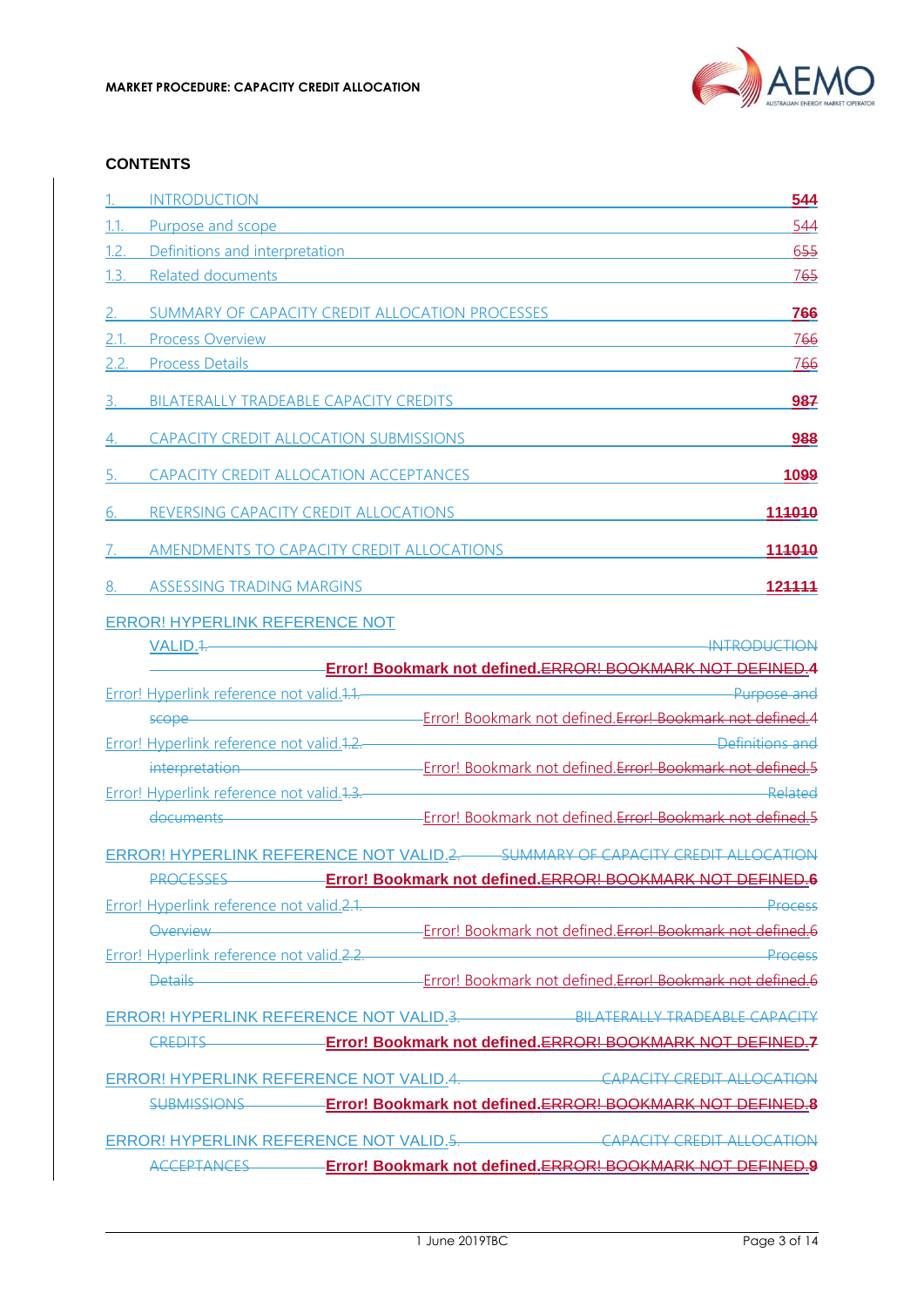

ERROR! HYPERLINK REFERENCE NOT VALID.6. REVERSING CAPACITY CREDIT ALLOCATIONS **Error! Bookmark not defined.**ERROR! BOOKMARK NOT DEFINED.**10** ERROR! HYPERLINK REFERENCE NOT VALID.7. AMENDMENTS TO CAPACITY CREDIT ALLOCATIONS **Error! Bookmark not defined.**ERROR! BOOKMARK NOT DEFINED.**10** ERROR! HYPERLINK REFERENCE NOT VALID.8. ASSESSING TRADING MARGINS **Error! Bookmark not defined.**ERROR! BOOKMARK NOT DEFINED.**11**

## **FIGURES**

[Figure 1: Process Overview](#page-7-0) 877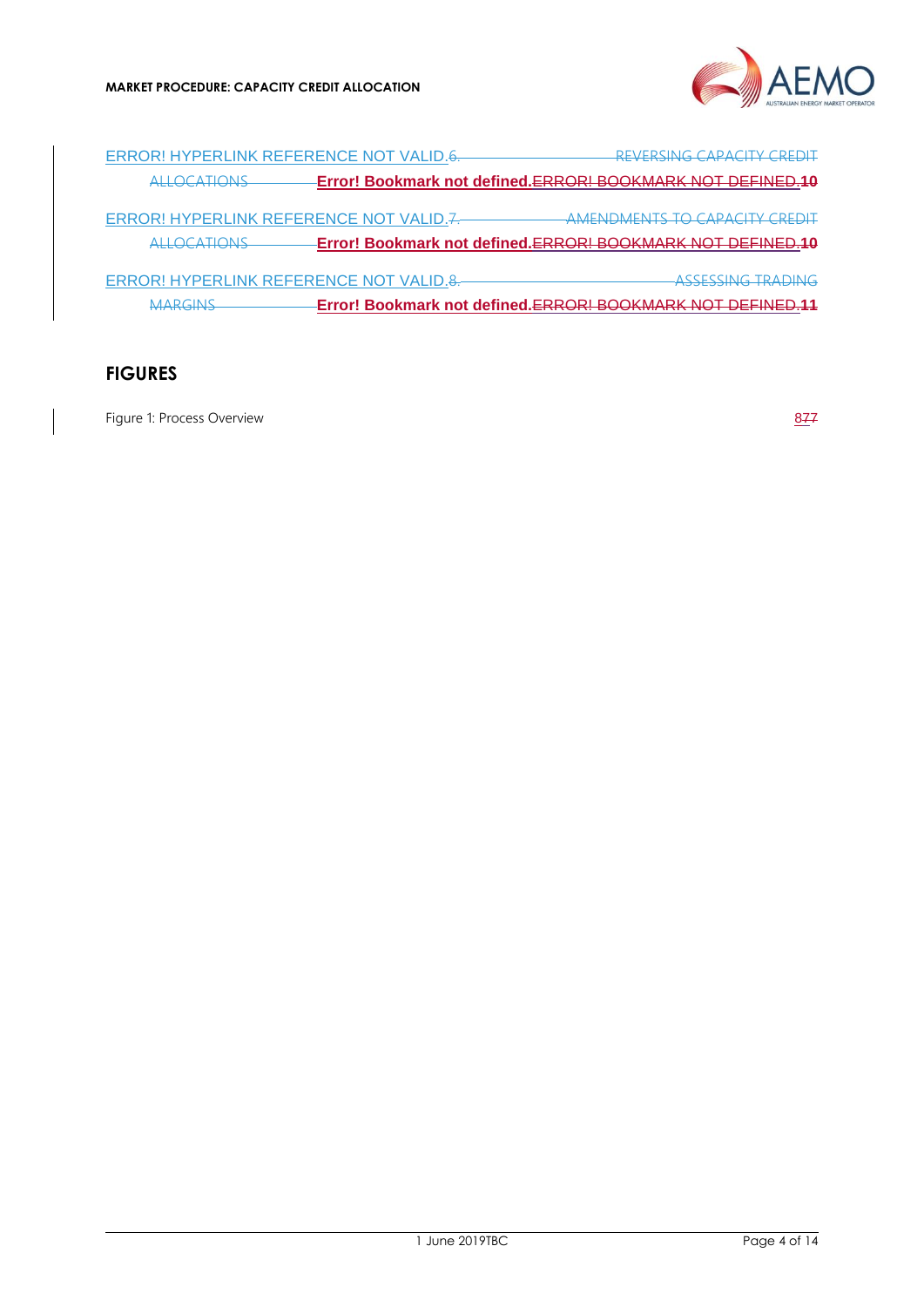

## <span id="page-4-0"></span>**1. INTRODUCTION**

#### <span id="page-4-1"></span>**1.1. Purpose and scope**

- 1.1.1. This is the Market Procedure for Capacity Credit Allocation (Procedure) made under clause 9.4.18 of the Wholesale Electricity Market Rules (WEM Rules).
- 1.1.2. This Procedure has effect only for the purposes set out in the WEM Rules and the WEM Rules prevail over these Procedures to the extent of any inconsistency.
- 1.1.2. The purpose of this Procedure is to:
	- (a) provide an overview of the Capacity Credit Allocation process;
	- (b) outline when Capacity Credits are able to be traded bilaterally;
	- (c) outline the processes that:
		- (i) a Market Generator must follow when submitting or withdrawing a Capacity Credit Allocation Submission [clauses 9.4.1 to 9.4.3 and 9.4.12];
		- (ii) AEMO must follow when deciding whether to approve or reject the Capacity Credit Allocation Submission [clauses 9.4.4 to 9.4.6];
		- (iii) a Market Customer must follow when making a Capacity Credit Allocation Acceptance [clauses 9.4.7 and 9.4.8];
		- (iv) AEMO must follow when determining whether to approve or reject the Capacity Credit Allocation Acceptance [clauses 9.4.9 to 9.4.11];
		- (v) Market Generators, Market Customers and AEMO must follow to reverse a Capacity Credit Allocation [clause 9.4.14]; and
		- (vi) a Market Generator [clause 9.4.16] or AEMO [clauses 9.4.15 and 9.4.17] must follow to amend Capacity Credit Allocations after a termination of Capacity Credits; and
	- (d) outline the factors AEMO will take into account when considering whether:
		- (i) the Trading Margin of a Market Generator specified as the provider of Capacity Credits is likely to be negative after allocating Capacity Credits as outlined in a Capacity Credit Allocation Submission [clauses 9.4.5(b) and 9.4.10(c)]; or
		- (ii) the Trading Margin of a Market Customer specified as the receiver of Capacity Credits is likely to be negative after the reversal of a Capacity Credit Allocation [clause 9.4.14(b)].
- 1.1.3. This Procedure applies to:
	- (a) AEMO;
	- (b) Market Generators with Capacity Credits that are able to be traded bilaterally; and
	- (c) Market Customers.
- 1.1.4. In this Procedure where obligations a conferred on a Rule Participant, that Rule Participant must comply with the relevant obligations in accordance with clauses 2.9.7, 2.9.7A, 2.9.7B, 2.9.7C and 2.9.8 of the WEM Rules, as applicable.
- 1.1.5. Reference to particular WEM Rules within the Procedure in bold and square brackets [clause XX] are included for convenience only and are not part of this Procedure.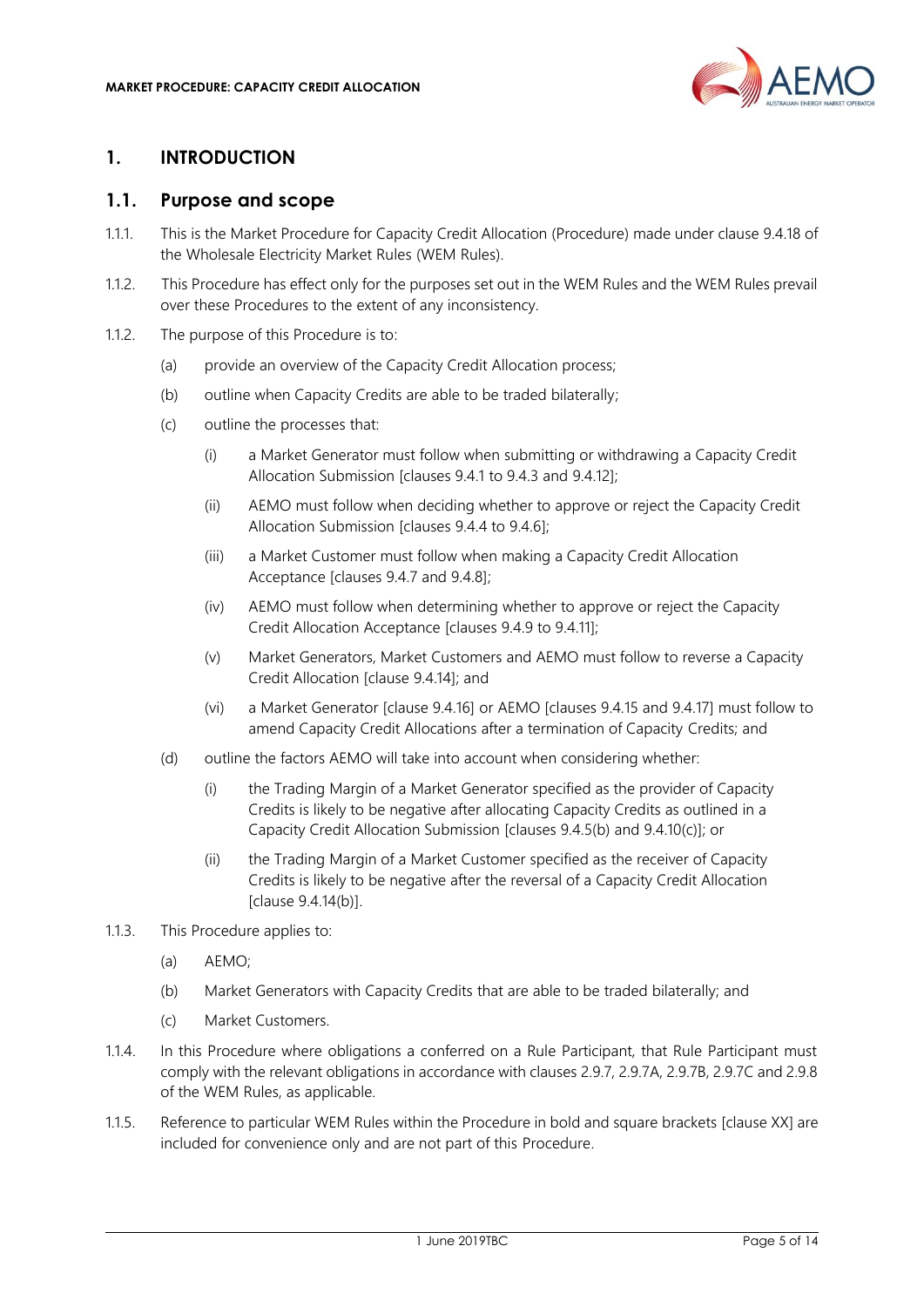

## <span id="page-5-0"></span>**1.2. Definitions and interpretation**

#### **1.2.1. Terms defined in the WEM Rules have the same meanings in this Procedure unless otherwise specified in this clause.**

The words, phrases and abbreviations in the table below have the meanings set out opposite them in the table when used in this Procedure.

#### **1.2.1.**

#### **Table 1 Defined terms**

| <del>Term</del>                               | <b>Definition</b>                                                                                                                                                                                                                              |
|-----------------------------------------------|------------------------------------------------------------------------------------------------------------------------------------------------------------------------------------------------------------------------------------------------|
| Post-Amended Procedure                        | Version 4.0 of the Market Procedure: Capacity Credit Allocation (published as<br>Appendix 6 of the Procedure Change Report for AEPC_2019_03) as in force<br>immediately after 8:00 AM on the Procedure Change Commencement Day.                |
| <b>Pre-Amended Procedure</b>                  | This version 3.0 of the Market Procedure: Capacity Credit Allocation<br>(published as Appendix 4 of the Procedure Change Report for<br>AEPC 2019 03) as in force until immediately before 8:00 AM on the<br>Procedure Change Commencement Day. |
| <b>Procedure Change</b><br>Commencement Day   | The Trading Day when the Post-Amended Procedure comes into effect, as<br>determined by AEMO in its Procedure Change Report for AEPC_2019_03<br>under clause 2.10.13(g) of the WEM Rules.                                                       |
| Procedure Change<br><b>Commencement Month</b> | The Trading Month when the Post-Amended Procedure comes into effect, as<br>determined by AEMO in its Procedure Change Report for AEPC_2019_03<br>under clause 2.10.13(g) of the WEM Rules.                                                     |

1.2.2. The following principles of interpretation apply to this Procedure unless otherwise expressly indicated:

- (a) references to time are references to Australian Western Standard Time;
- (b) terms that are capitalised, but not defined in this Procedure, have the meaning given in the WEM Rules;
- (c) to the extent that this Procedure is inconsistent with the WEM Rules, the WEM Rules prevail to the extent of the inconsistency;
- (d) a reference to the WEM Rules or Market Procedures includes any associated forms required or contemplated by the WEM Rules or Market Procedures; and
- (e) words expressed in the singular include the plural and vice versa; and

(e)(f) conventions specified in sections 1.3 to 1.5 of the WEM Rules apply.

- 1.2.3. On and after the Procedure Change Commencement Day, notwithstanding that the Post-Amended Procedure applies, each Rule Participant:
	- (a) must comply with its obligations under the Pre-Amended Procedure (as if it were in force) with respect to Trading Months before the Procedure Change Commencement Month; and
	- (b) may do anything that it is permitted to do under the Pre-Amended Procedure (as if it were in force) with respect to Trading Months before the Procedure Change Commencement Month.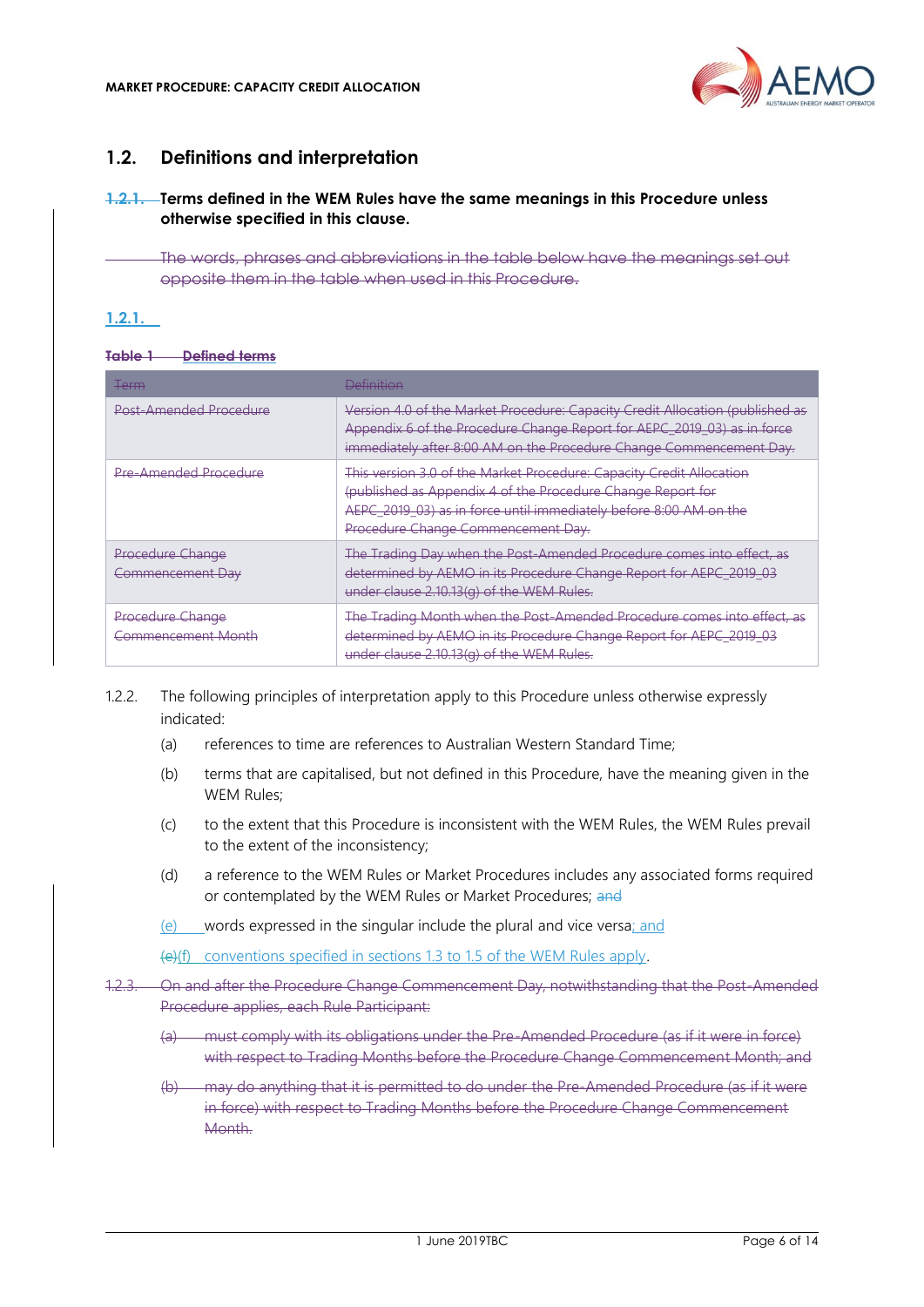

## <span id="page-6-0"></span>**1.3. Related documents**

1.3.1. The following Market Procedures (available on the Market Web Site<sup>1</sup>) provide background information to this Procedure:

(a) Market Procedure: Prudential Requirements;

(c)(b) Market Procedure: Notices and Communications; and

(d)(c) Market Procedure: Information Confidentiality.

## <span id="page-6-1"></span>**2. SUMMARY OF CAPACITY CREDIT ALLOCATION PROCESSES**

#### <span id="page-6-2"></span>**2.1. Process Overview**

- 2.1.1. A Capacity Credit Allocation is the allocation of Capacity Credits from a Market Generator to a Market Customer for a Trading Month. A Capacity Credit Allocation effectively allocates the benefit of Capacity Credits from a Market Generator to a Market Customer for settlement purposes [chapter 11].
- 2.1.2. A Market Generator may submit one or more Capacity Credit Allocation Submissions for a Trading Month to AEMO [clause 9.4.1].
- 2.1.3. The Capacity Credit Allocation process outlined in clause 9.4 of the WEM Rules is generally summarised as follows and as outlined in [Figure 1](#page-7-0) below:
	- (e)(a) A Market Generator may submit a Capacity Credit Allocation Submission to AEMO with respect to the allocation of Capacity Credits to a Market Customer.
	- (f)(b) AEMO must approve the Capacity Credit Allocation Submission unless required to reject it (for one of two specified reasons).
	- $\left(\frac{1}{2}(G)\right)$  (Once AEMO approves the Capacity Credit Allocation Submission) The Market Customer may submit a Capacity Credit Allocation Acceptance to AEMO with respect to the allocation of Capacity Credits from the Market Generator.
	- (h)(d) AEMO must approve a Capacity Credit Allocation Acceptance unless required to reject it (for one of three specified reasons).
	- (i)(e) (Once AEMO approves the Capacity Credit Allocation Acceptance) The Capacity Credit Allocation will have an ACCEPTED status in [Figure 1](#page-7-0) and will be accounted for in settlement.

#### <span id="page-6-3"></span>**2.2. Process Details**

- 2.2.1. All interactions between AEMO and Market Participants referred to in this Procedure will be conducted through the Wholesale Electricity Market System ("WEMS")<sup>2</sup>.
- <span id="page-6-4"></span>2.2.2. The earliest and the latest date and time that Market Participants may make submissions or requests in relation to Capacity Credit Allocations for a Trading Month are published by AEMO in the settlement cycle timeline [clause 9.16.2]. These timeframes apply for the purposes of:
	- (a) Capacity Credit Allocation Submissions submitted by Market Generators;
	- (b) Capacity Credit Allocation Acceptances submitted by Market Customers;

Available at http://aemo.com.au/Electricity/Wholesale-Electricity-Market-WEM/Procedures.

<sup>2</sup> For a more detailed description of the steps in relation to Capacity Credit Allocation processes in WEMS, refer to the Market Participant Interface Software User Guide ("User Guide") available on the AEMO website [\(www.aemo.com.au\).](http://www.aemo.com.au/)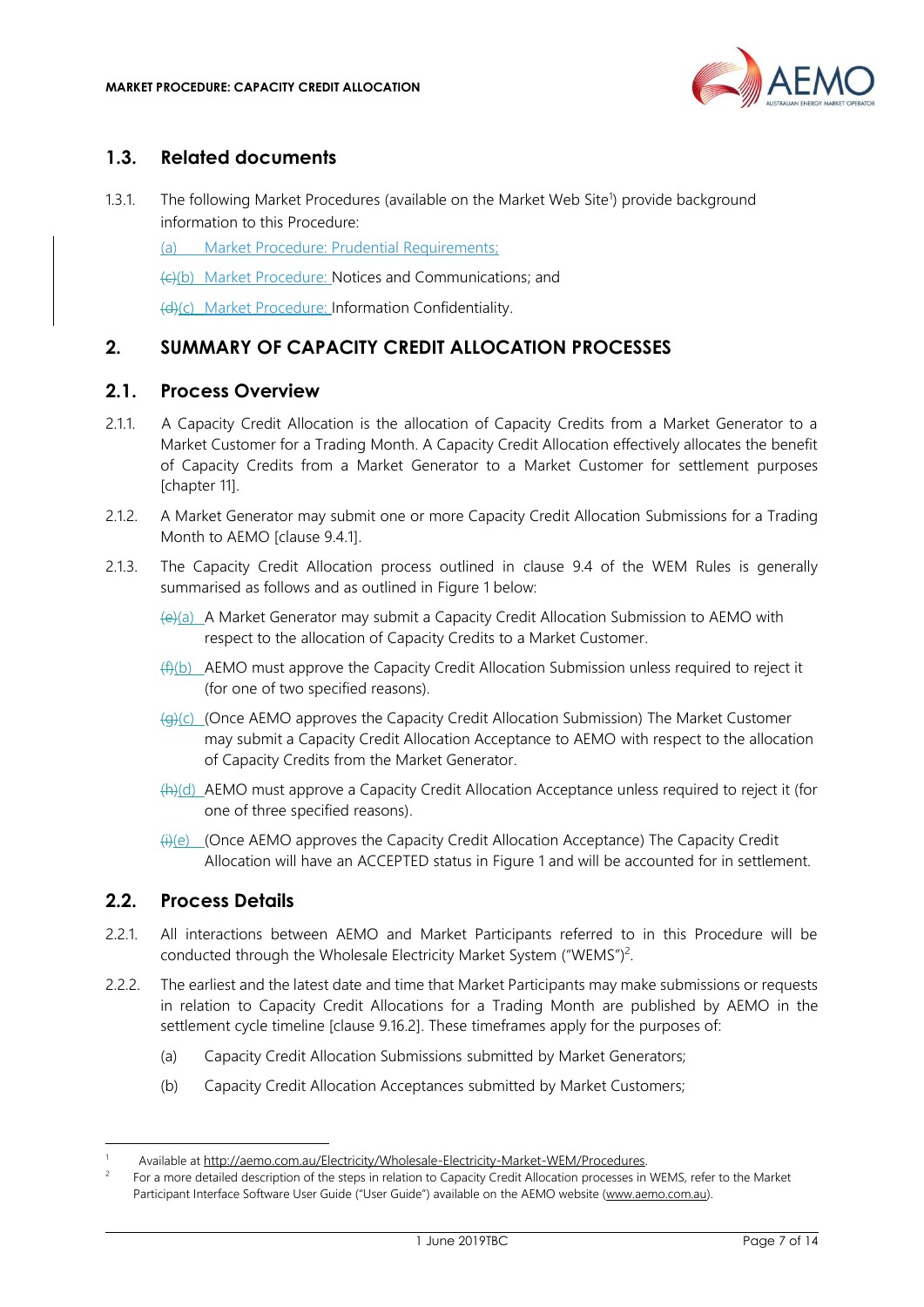

- (c) withdrawals of Capacity Credit Allocation Submissions by Market Generators; and
- (d) requests to reverse Capacity Credit Allocations made by Market Generators and Market Customers.
- 2.2.3. When making submissions, as outlined in step [4](#page-8-1) of this Market Procedure, Market Participants should consider the time taken for:
	- (a) the relevant counterparty to make any required submissions in relation to the Capacity Credit Allocation; and
	- (b) AEMO to make any decision in relation to the Capacity Credit Allocation.
- 2.2.4. Notifications required under section 9.4 of the WEM Rules will be made in accordance with the Market Procedure: Notices and Communications.
- 2.2.5. AEMO must process Capacity Credit Allocation Submissions, Capacity Credit Allocation Acceptances, requests to reverse a Capacity Credit Allocation and requests for the withdrawal of Capacity Credit Allocation Submissions in the order in which they are received by AEMO in WEMS.

<span id="page-7-0"></span>

**Figure 1: Process Overview**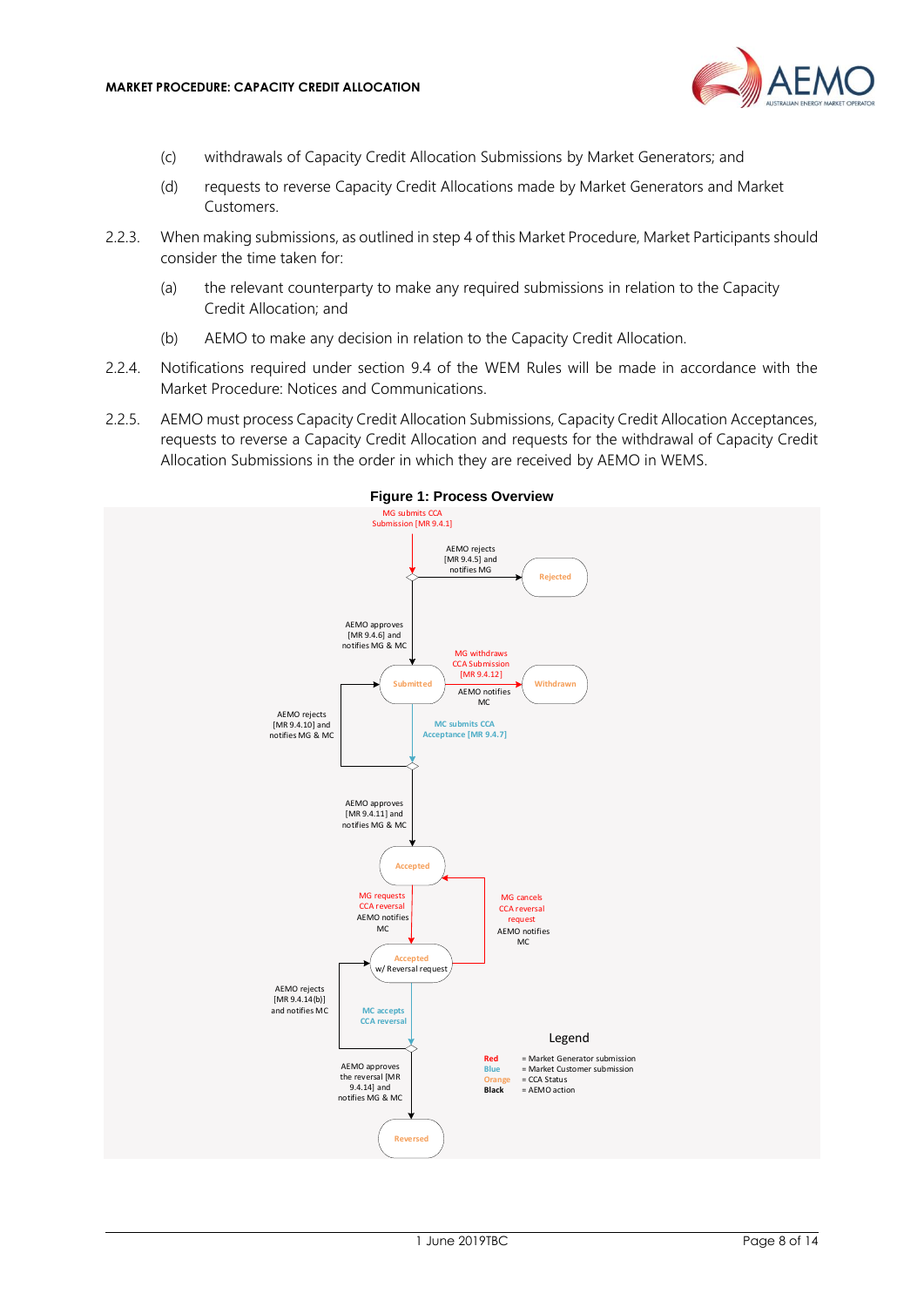

## <span id="page-8-0"></span>**3. BILATERALLY TRADEABLE CAPACITY CREDITS**

- 3.1.1. For the purposes of this Procedure, bilaterally tradeable Capacity Credits are the maximum number of Capacity Credits that a Market Generator can allocate to a Market Customer for a Trading Month.
- 3.1.2. DSM Capacity Credits are not bilaterally tradeable Capacity Credits [clause 9.4.2].
- 3.1.3. Capacity Credits covered by Special Price Arrangements are not bilaterally tradeable Capacity Credits.
- 3.1.4. Capacity Credits from Facilities subject to Network Control Service Contracts are bilaterally tradeable Capacity Credits [clause 4.29.3(d)(i)].
- 3.1.5. If a Capacity Credit is terminated, created or reinstated, AEMO must adjust the quantity of bilaterally tradeable Capacity Credits for a Market Generator to reflect the proportion of the Trading Month for which the Capacity Credit existed.
- 3.1.6. For example, if as at 1 April, a Market Generator holds 100 Capacity Credits attributed to a Scheduled Generator, and all 100 Capacity Credits are terminated effective 16 April, the Market Generator will have 50 bilaterally tradeable Capacity Credits for April.

#### <span id="page-8-1"></span>**4. CAPACITY CREDIT ALLOCATION SUBMISSIONS**

- 4.1.1. A Capacity Credit Allocation Submission is made by a Market Generator and must comprise the following information:
	- (a) identitity of the submitting Market Generator holding the Capacity Credits [clause 9.5.1(a)];
	- (b) identitity of the Market Customer to which the Capacity Credits are to be allocated for settlement purposes [clause 9.5.1(b)]; and
	- (c) the number of Capacity Credits (including part of a Capacity Credit) to be allocated to a precision of 0.001 MW [clauses 9.5.1(c) and 9.5.2].
- 4.1.2. Within one Business Day after receiving a Capacity Credit Allocation Submission AEMO must:
	- (a) decide whether to approve or reject the Capacity Credit Allocation Submission [clause 9.4.4(a)]; and
		- (i) if the Capacity Credit Allocation Submission is rejected, notify the Market Generator and provide the reason for rejection [clause 9.4.4(b) and (c)]; or
		- (ii) if the Capacity Credit Allocation Submission is approved, notify the Market Generator and the Market Customer of the approval [clause 9.4.4(d)].
- <span id="page-8-3"></span><span id="page-8-2"></span>4.1.3. When deciding whether to approve or reject the Capacity Credit Allocation Submission AEMO must:
	- (a) reject the submission if:
		- (i) the Market Generator has insufficient bilaterally tradeable Capacity Credits available to allocate [clause 9.4.5(a)]; or
		- (ii) AEMO reasonably considers that the Trading Margin of the Market Generator is likely to be negative after allocating the Capacity Credits as outlined in the Capacity Credit Allocation Submission [clause 9.4.5(b)]; or
	- (b) otherwise, approve the submission [clause 9.4.6].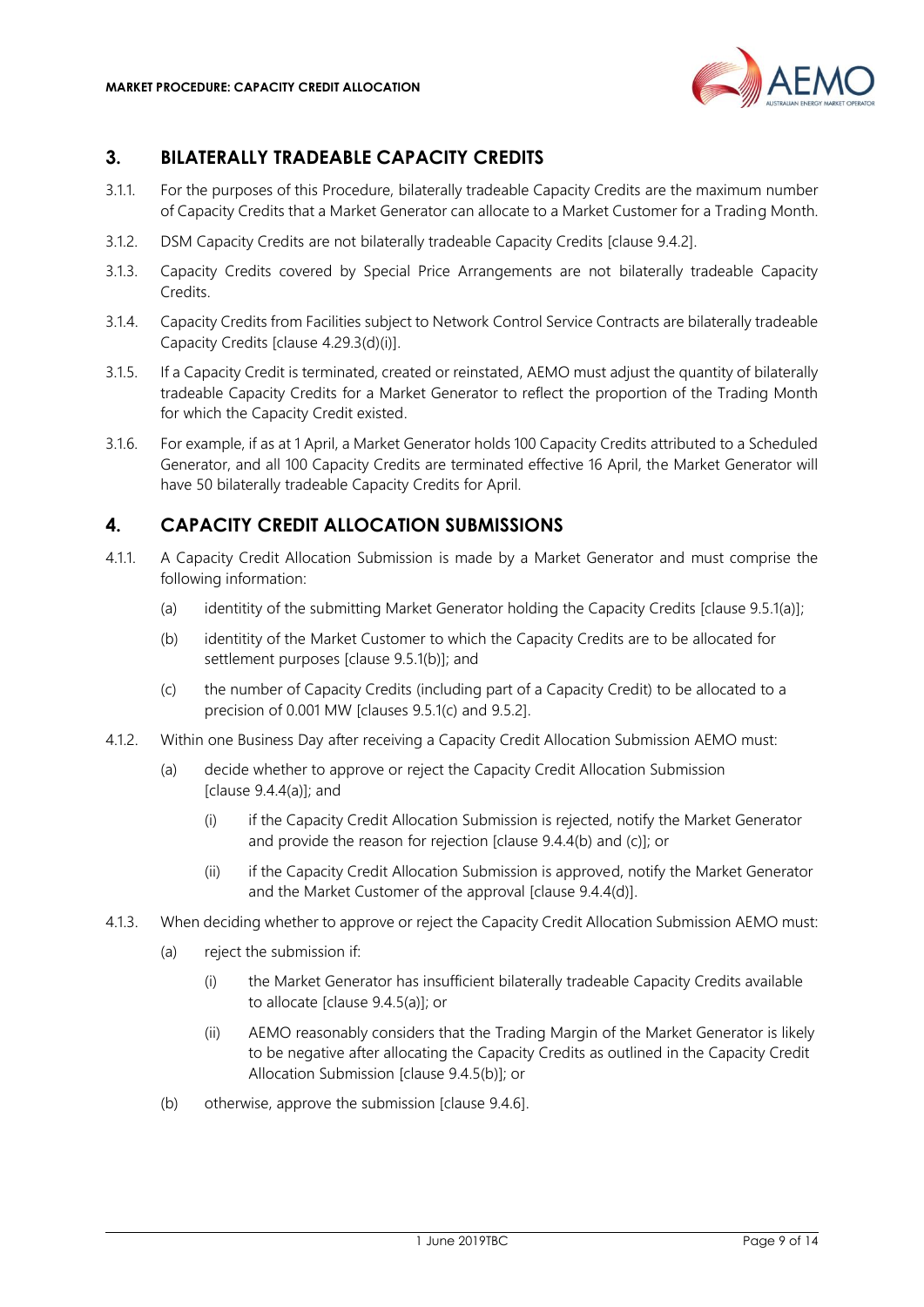

<span id="page-9-1"></span>4.1.4. A Market Generator has insufficient bilaterally tradeable Capacity Credits available to allocate in a Trading Month (for the purposes of step [4.1.3](#page-8-2)[\(a\)\(ii\)](#page-8-3) of this Procedure) if the following inequality holds:

 $CC < CCA + \sum CCA_{SUBMITTED} + \sum CCA_{ACCEPTED}$ 

where:

| Variable                             | Units                   | Definition                                                                                                                                   |
|--------------------------------------|-------------------------|----------------------------------------------------------------------------------------------------------------------------------------------|
| cc                                   | <b>Capacity Credits</b> | Bilaterally tradeable Capacity Credits for the Trading Month                                                                                 |
| cca                                  | Capacity Credits        | The quantity of Capacity Credits nominated to be allocated in the<br>Capacity Credit Allocation Submission being assessed                    |
| $\mathcal{CCA}_{\textit{SUBMITTED}}$ | Capacity Credits        | The quantity of Capacity Credits associated with Capacity Credit<br>Allocations for the Trading Month with a SUBMITTED status in<br>Figure 1 |
| $\mathcal{CCA}_{\mathcal{ACCEPTED}}$ | Capacity Credits        | The quantity of Capacity Credits associated with Capacity Credit<br>Allocations for the Trading Month with an ACCEPTED status in<br>Figure 1 |

- 4.1.5. The Market Customer to which the Capacity Credits have been allocated in a Capacity Credit Allocation Submission may only submit a Capacity Credit Allocation Acceptance once the Capacity Credit Allocation Submission has been approved by AEMO. This process is discussed in more detail in section [5](#page-9-0) of this Procedure [clause 9.4.7].
- 4.1.6. A Market Generator may withdraw a Capacity Credit Allocation Submission provided that:
	- (a) it is prior to the deadline referred to in step [2.2.2](#page-6-4) of this Procedure; and
	- (b) AEMO has not approved the corresponding Market Customer's Capacity Credit Allocation Acceptance (i.e. the Capacity Credit Allocation does not have an ACCEPTED status in **Figure** [1Figure 1Figure](#page-7-0) 1) [clause 9.4.12].
- 4.1.7. If a Capacity Credit Allocation Submission is withdrawn, AEMO must notify the corresponding Market Customer within one Business Day [clause 9.4.13].

## <span id="page-9-0"></span>**5. CAPACITY CREDIT ALLOCATION ACCEPTANCES**

- 5.1.1. To accept a specific Capacity Credit Allocation Submission made by a Market Generator, the Market Customer must submit a Capacity Credit Allocation Acceptance.
- 5.1.2. A Capacity Credit Allocation Acceptance applies to all of the Capacity Credits nominated in the Capacity Credit Allocation Submission. A Market Customer cannot accept part of a Capacity Credit Allocation Submission.
- 5.1.3. Within one Business Day after receiving a Capacity Credit Allocation Acceptance AEMO must:
	- (a) decide whether to approve or reject the Capacity Credit Allocation Acceptance [clause 9.4.9(a)];
	- (b) notify the Market Generator and the Market Customer whether the Capacity Credit Allocation Acceptance is rejected or approved [clause 9.4.9(b)];
	- (c) provide the Market Customer of the reason for rejecting the Capacity Credit Allocation if it is rejected under clause 9.4.10(a) of the WEM Rules [clause 9.4.9(c)]; and
	- (d) provide the Market Customer of the reason for rejecting the Capacity Credit Allocation Acceptance if it is rejected under clause 9.4.10(b) or (c) of the WEM Rules [clause 9.4.9(d)].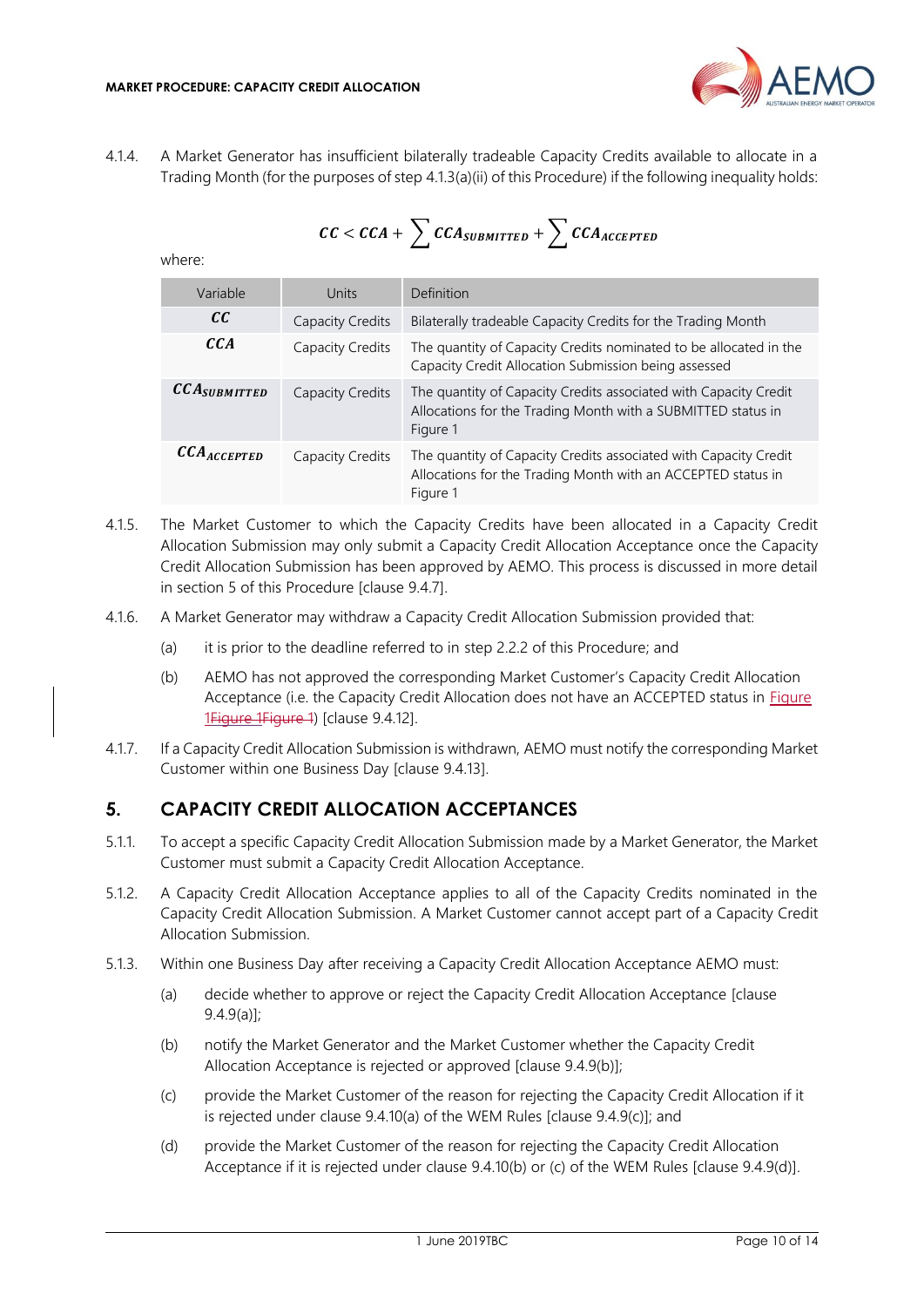

- 5.1.4. When deciding whether to approve or reject the Capacity Credit Allocation Acceptance AEMO must:
	- (a) reject the Capacity Credit Allocation Acceptance if:
		- (i) the corresponding Capacity Credit Allocation Submission was withdrawn under clause 9.4.12 of the WEM Rules [clause 9.4.10(a)];
		- (ii) the Market Generator has insufficient bilaterally tradeable Capacity Credits available to allocate [clause 9.4.10(b)]; or
		- (iii) AEMO reasonably considers that the Trading Margin of the Market Generator is likely to be negative as a result of the Capacity Credit Allocation [clause 9.4.10(c)]; or
	- (b) otherwise, approve the Capacity Credit Allocation Acceptance [clause 9.4.11].
- 5.1.5. The process to determine whether a Market Generator has insufficient bilaterally tradeable Capacity Credits available to allocate is the same as that outlined in section [4.1.4](#page-9-1) of this Procedure.
- 5.1.6. If the Capacity Credit Allocation Acceptance is rejected by AEMO, the Market Customer may submit another Capacity Credit Allocation Acceptance. It is recommended the Market Customer contact the corresponding Market Generator to resolve the cause of the rejection.

#### <span id="page-10-0"></span>**6. REVERSING CAPACITY CREDIT ALLOCATIONS**

- 6.1.1. Once a Capacity Credit Allocation Acceptance has been approved by AEMO, the Capacity Credit Allocation has an ACCEPTED status as shown in [Figure 1](#page-7-0) and is considered for settlement purposes. This step [6](#page-10-0) outlines the process under which an ACCEPTED Capacity Credit Allocation can be reversed to transfer the benefit of the Capacity Credits from the Market Customer back to the Market Generator.
- 6.1.2. A Capacity Credit Allocation reversal request is made in relation to a Capacity Credit Allocation that has an ACCEPTED status in [Figure 1.](#page-7-0)
- 6.1.3. When it receives a Capacity Credit Allocation reversal request from a Market Generator, AEMO must notify the corresponding Market Customer.
- 6.1.4. The Market Customer may then attempt to accept the Capacity Credit Allocation reversal request.
- 6.1.5. Within one Business Day after a Market Customer has attempted to accept the Capacity Credit Allocation reversal request, AEMO must decide whether to reverse the Capacity Credit Allocation.
- 6.1.6. AEMO must reverse a Capacity Credit Allocation if:
	- (a) AEMO receives a request to reverse the Capacity Credit Allocation from the Market Generator and the Market Customer before the date and time published by AEMO [clause 9.4.14(a)]; and
	- (b) AEMO reasonably considers that the Market Customer's Trading Margin is not likely to be negative after the reversal [clause 9.4.14(b)].
- 6.1.7. If AEMO cannot reverse the Capacity Credit Allocation because the conditions in clause 9.4.14 of the WEM Rules are not met, then AEMO must notify the Market Customer.
- 6.1.8. If AEMO reverses the Capacity Credit Allocation, then AEMO must notify the Market Generator and the Market Customer.

#### <span id="page-10-1"></span>**7. AMENDMENTS TO CAPACITY CREDIT ALLOCATIONS**

<span id="page-10-2"></span>7.1.1. If the termination of a Market Generator's Capacity Credit results in the number of Capacity Credits allocated by that Market Generator exceeding the number of bilaterally tradeable Capacity Credits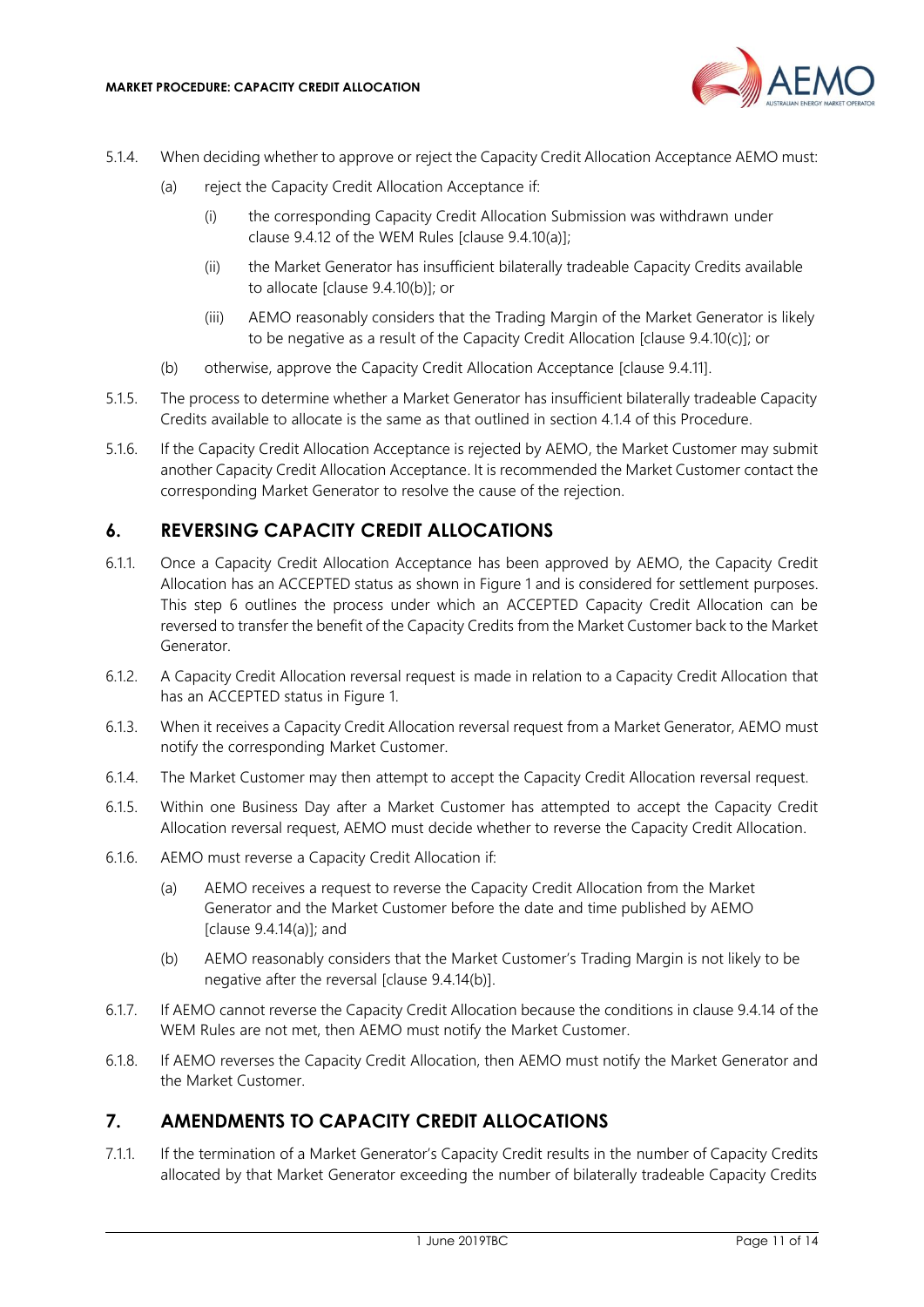

held by that Market Generator for any Trading Month, AEMO must notify the Market Generator within one Business Day [clause 9.4.15].

7.1.2. The excess identified under step [7.1.1](#page-10-2) for a particular Market Generator in a particular Trading Month is calculated as:

$$
Excess = \sum CCA_{ACCEPTED} - CC
$$

where:

| Variable                   | Units            | Definition                                                                                                                                                        |
|----------------------------|------------------|-------------------------------------------------------------------------------------------------------------------------------------------------------------------|
| cc                         | Capacity Credits | Bilaterally tradeable Capacity Credits for the Trading Month                                                                                                      |
| $\mathcal{CCA}_{ACCEPTED}$ | Capacity Credits | The amount of Capacity Credits associated with the Market<br>Generator's Capacity Credit Allocations for the Trading Month<br>with an ACCEPTED status in Figure 1 |

- 7.1.3. The Market Generator's ACCEPTED Capacity Credit Allocations must be amended to reduce the excess identified to exactly zero.
- 7.1.4. Capacity Credit Allocations are amended by either:
	- (a) the Market Generator, within two Business Days of being notified [clause 9.4.16]; or
	- (b) AEMO, within one Business Day after the deadline for the Market Generator to make an amendment [clause 9.4.17].
- 7.1.5. AEMO must notify any Market Customer that has its Capacity Credit Allocation amended by a Market Generator under clause 9.4.16 of the WEM Rules.
- 7.1.6. When AEMO is required to amend a Market Generator's Capacity Credit Allocations for a Trading Month [clause 9.4.17] it uses the following methodology:

$$
CCA_{i,amended} = \left(\frac{CCA_{i,current}}{\sum_{i}CCA_{i,current}}\right) \times CC
$$

where

| Variable                     | Units            | Definition                                                                                                                                             |
|------------------------------|------------------|--------------------------------------------------------------------------------------------------------------------------------------------------------|
| $\mathcal{CCA}_{i,amended}$  | Capacity Credits | The Capacity Credit Allocation, i, after AEMO amends it                                                                                                |
| $\mathcal{CCA}_{i, current}$ | Capacity Credits | The Capacity Credit Allocation, i, prior to AEMO amending it                                                                                           |
| cc                           | <b>MW</b>        | The number of Capacity Credits held for that Trading Month by<br>the Market Generator that are allowed to be traded bilaterally<br>under the WEM Rules |

7.1.7. AEMO must notify any Market Generator and the corresponding Market Customers after their Capacity Credit Allocation is amended by AEMO, within one Business Day from the deadline specified in clause 9.4.16 of the WEM Rules [clause 9.4.17(b)].

#### <span id="page-11-0"></span>**8. ASSESSING TRADING MARGINS**

- 8.1.1. AEMO is required to reasonably consider whether a Market Participant's Trading Margin is likely to be negative when deciding to approve or reject the following submissions/requests:
	- (a) Capacity Credit Allocation Submission [clause 9.4.5(b)];
	- (b) Capacity Credit Allocation Acceptance [clause 9.4.10(c)]; and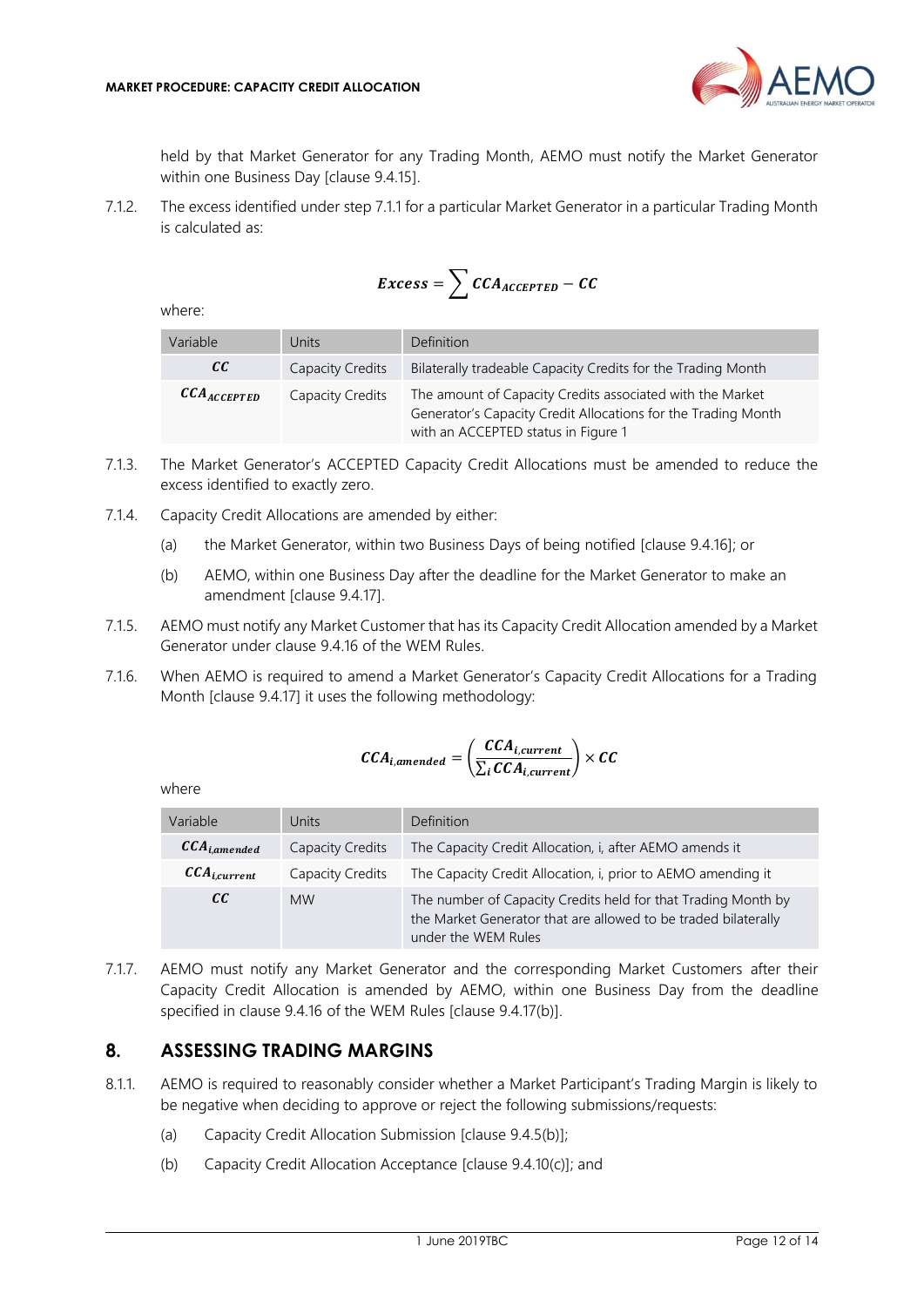

- (c) reversing a Capacity Credit Allocation [clause 9.4.14(b)].
- 8.1.2. A Market Participant may allocate Capacity Credits to itself provided it is registered as both a Market Generator and a Market Customer, which will result in no change to its Trading Margin.
- <span id="page-12-0"></span>8.1.3. When considering whether the Trading Margin for Market Participant  $p$  is likely to be negative after a Capacity Credit Allocation for a particular Trading Month is approved or reversed, AEMO must update the Outstanding Amount calculation to include the latest approved Capacity Credit Allocation using the following calculation:

$$
OA_{updated}(p) = OA_{last\_calc}(p) - \sum_{d \in D} \left( \sum_{cca \in CCA(p,d)} (\Delta CCA(p, cca) \times 1.1 \times RCP(cca)) \right)
$$

where:

| Variable                | Units                                        | <b>Definition</b>                                                                                                                                                                                                                                                                                                                                                                                                                                                                                                                                                                                                    |
|-------------------------|----------------------------------------------|----------------------------------------------------------------------------------------------------------------------------------------------------------------------------------------------------------------------------------------------------------------------------------------------------------------------------------------------------------------------------------------------------------------------------------------------------------------------------------------------------------------------------------------------------------------------------------------------------------------------|
| $OA_{updated}(p)$       | \$ (inc GST)                                 | The Outstanding Amount, determined as the net amount Market<br>Participant $p$ owes AEMO as updated in accordance with this step $8.1.3$ .                                                                                                                                                                                                                                                                                                                                                                                                                                                                           |
| $OA_{last\,calc}(p)$    | \$ (inc GST)                                 | The Outstanding Amount for Market Participant p as last calculated by<br>AEMO in accordance with the Market Procedure: Prudential<br>Requirements.                                                                                                                                                                                                                                                                                                                                                                                                                                                                   |
| RCP(cca)                | <b>\$ per Capacity</b><br>Credit<br>(ex GST) | The daily Reserve Capacity Price for the Trading Day associated with<br>Capacity Credit Allocation cca, calculated as the Facility Monthly<br>Reserve Capacity Price associated with cca divided by the number of<br>days in the relevant Trading Month.                                                                                                                                                                                                                                                                                                                                                             |
| $\triangle CCA(p, cca)$ | <b>Capacity Credits</b>                      | The Capacity Credit Allocation cca for Market Participant p at the time<br>of the calculation in this step 8.1.3at the time of the latest Outstanding<br>Amount calculation, less the Capacity Credit Allocation cca at the time<br>of the latest Outstanding Amount calculation at the time of the<br>calculation in this step 8.1.3. It should be noted that a positive number<br>represents either an increase in Capacity Credits received by Market<br>Participant p related to Capacity Credit Allocation cca, or a decrease in<br>Capacity Credit Allocations made by Market Participant p related to<br>cca. |
| $\mathcal{CCA}(p,d)$    | $\{\}$                                       | The set of accepted Capacity Credit Allocations associated with by<br>Market Participant p (either the Market Generator or Market Customer)<br>applicable on Trading Day d.                                                                                                                                                                                                                                                                                                                                                                                                                                          |
| D                       | $\{\}$                                       | The set of complete Trading Days in the past that formed the basis of<br>the latest Outstanding Amount calculation.                                                                                                                                                                                                                                                                                                                                                                                                                                                                                                  |

8.1.3.8.1.4. When considering whether a Market Participant's (MP) Trading Margin is likely to be negative after a Capacity Credit Allocation for a particular Trading Month is establishedapproved or reversed, AEMO calculates must calculate the change the action will have in relation to the Market Participant's Outstanding Amount, ∆OA using the following formulae:

 $\left(\frac{d}{a}\right)$   $\Delta OA = -Days_{exposed} \times \Delta CCA \times 1.1 \times \frac{RCP_{cm}}{R} RCP(cca)$ 

$$
\frac{(\mathcal{C})(\mathcal{C})}{\Delta CCA} = (CCA_{rec,new} - CCA_{rec,old}) - (CCA_{made,new} - CCA_{made,old})
$$

where:

| Variable                | Units | <b>Definition</b>                                                                                  |
|-------------------------|-------|----------------------------------------------------------------------------------------------------|
| Days <sub>exposed</sub> | days  | The number of complete Trading Days in the past from the Trading<br>Month associated with the CCA. |